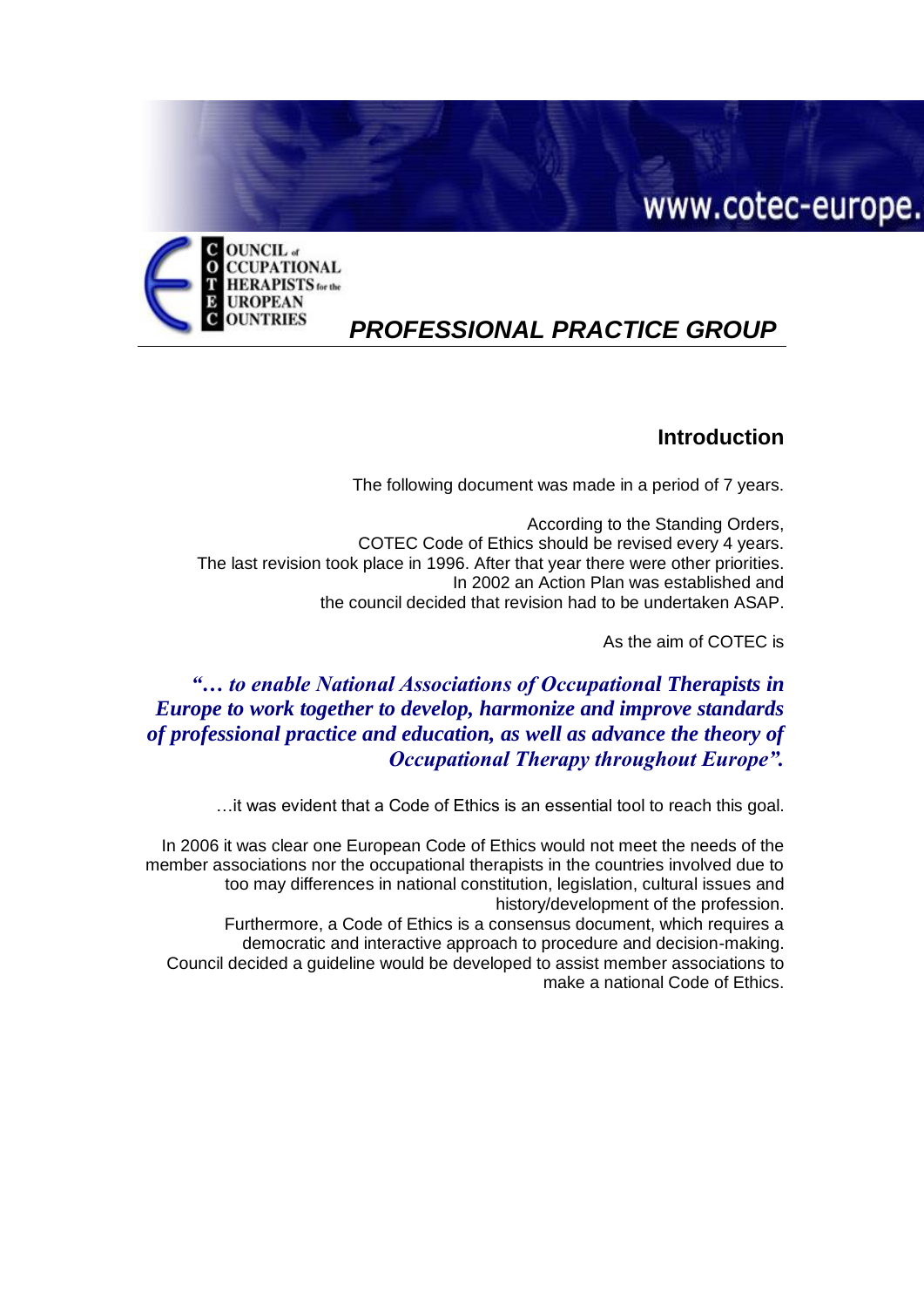(Excerpt from the Action Plan)

#### *Guidelines and Quality of Professional Practice 1.1.1. Formulate guidelines in relation to professional practice Promotion for the profession of OT 1.3.1. Develop guidelines for National Associations to disseminate and implement the Code of Ethics and Standards of Practice*

In 2006 council decided to set up a sub group of three persons, who would take the lead and would by means of information- and feedback rounds work in close connection with delegates and national associations.

As the history overview shows, a lot of working methods were used in developing the guidelines: Group discussions at meetings, interim meetings with CoE group, e-mail contacts, feedback rounds, questionnaires, workshops, and specific questions asked to experts.

References from other European and non- European countries and other professions, references from literature of Ethics, Deontology, Professional Reasoning were used.

The guidelines are based on the subject specific competences as formulated by the Occupational Therapy Tuning project group, which consisted of members of ENOTHE and COTEC.

The content of this guideline is two-fold.

# **Part A**

Describes the COTEC policy, gives definitions and describes the responsibilities of persons/organisations involved.

#### **Part B**

It offers a framework for national actions. Background information and recommendations are given for both content and the developmental procedure.

As the sub group is deeply aware all member associations might have their limitations in both organisational, financial and human resources, it is stressed these guidelines can be adapted to meet the national needs.

Furthermore assistance can be asked from COTEC council.

#### **The working group:**

Maria Kouloumpi (Greece), Stephanie Saenger (The Netherlands), Marlies Suetens (Belgium).

Athens 2009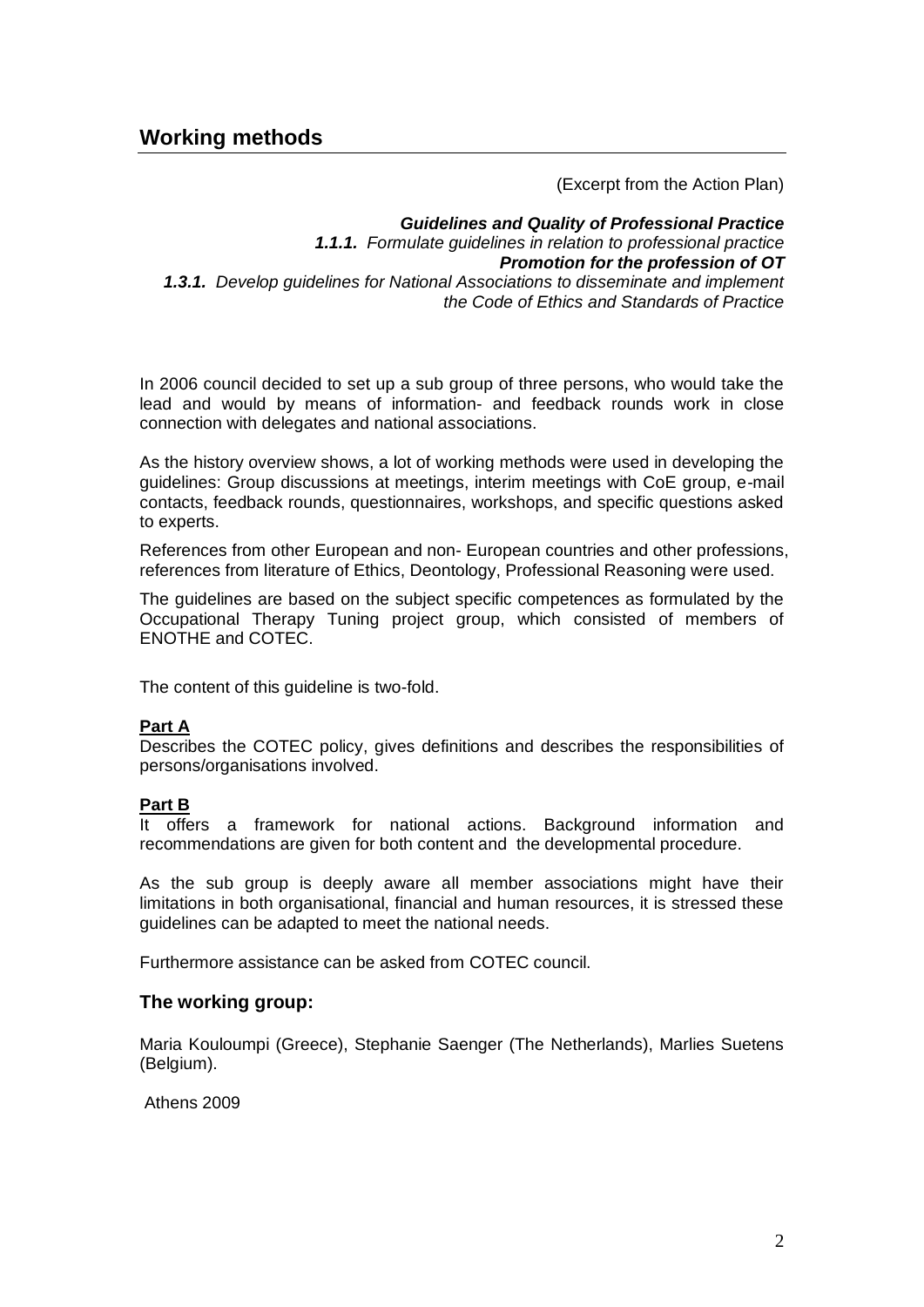# *Timeline*

Below an overview of the process is given:

| 2003<br>Prague<br><b>Vienna</b><br>2005 | questionnaire about national CoE was sent out to all NA's<br>specification asked and conclusions formulated |
|-----------------------------------------|-------------------------------------------------------------------------------------------------------------|
| 2005<br><b>Cyprus</b>                   | re drafted by Professional Practice group                                                                   |
| 2006<br>Oslo                            | discussion and decision: from revision to guidelines and                                                    |
|                                         | Establishment of a sub group for CoE                                                                        |
| 2006<br>Gent                            | interim meeting sub group draft proposal for a guideline,<br>circulating for feedback                       |
| Milan<br>2006                           | further discussion, decision on continuation                                                                |
| London 2007                             | need for case studies and ethical reasoning methodologies                                                   |
| Abcoude 2007                            | interim meeting work on format and content                                                                  |
| Belgrade 2007                           | presentation for council, feedback and decision about creating<br>a workshop (COTEC congress Hamburg)       |
| Abcoude 2008                            | interim meeting work on content and workshop, sending out<br>questionnaire for feedback                     |
| Hamburg 2008                            | presentation and workshop in council and congress                                                           |
| Kilkenny 2009                           | results questionnaire, decision about continuation                                                          |
| <b>Athens</b><br>2009                   | interim meeting work on content guidelines, feedback from<br>questionnaire                                  |
| <b>Valetta</b><br>2009                  | presentation and final draft                                                                                |
|                                         | ෬                                                                                                           |

Besides: workshops in **Athens, Gent, Lunteren** and **Amsterdam**

# **Acknowledgement**

\_\_\_\_\_\_\_\_\_\_\_\_\_\_\_\_\_\_\_\_

*We would like to thank the council and all the delegates, alternates, boards, staff and members of the national associations who took the effort to respond to the questionnaires and give us feedback on the work done. Word of thanks for Karin Liabø (Norway) and Heather Frizzell (Ireland) former council and group members who contributed highly to this result.*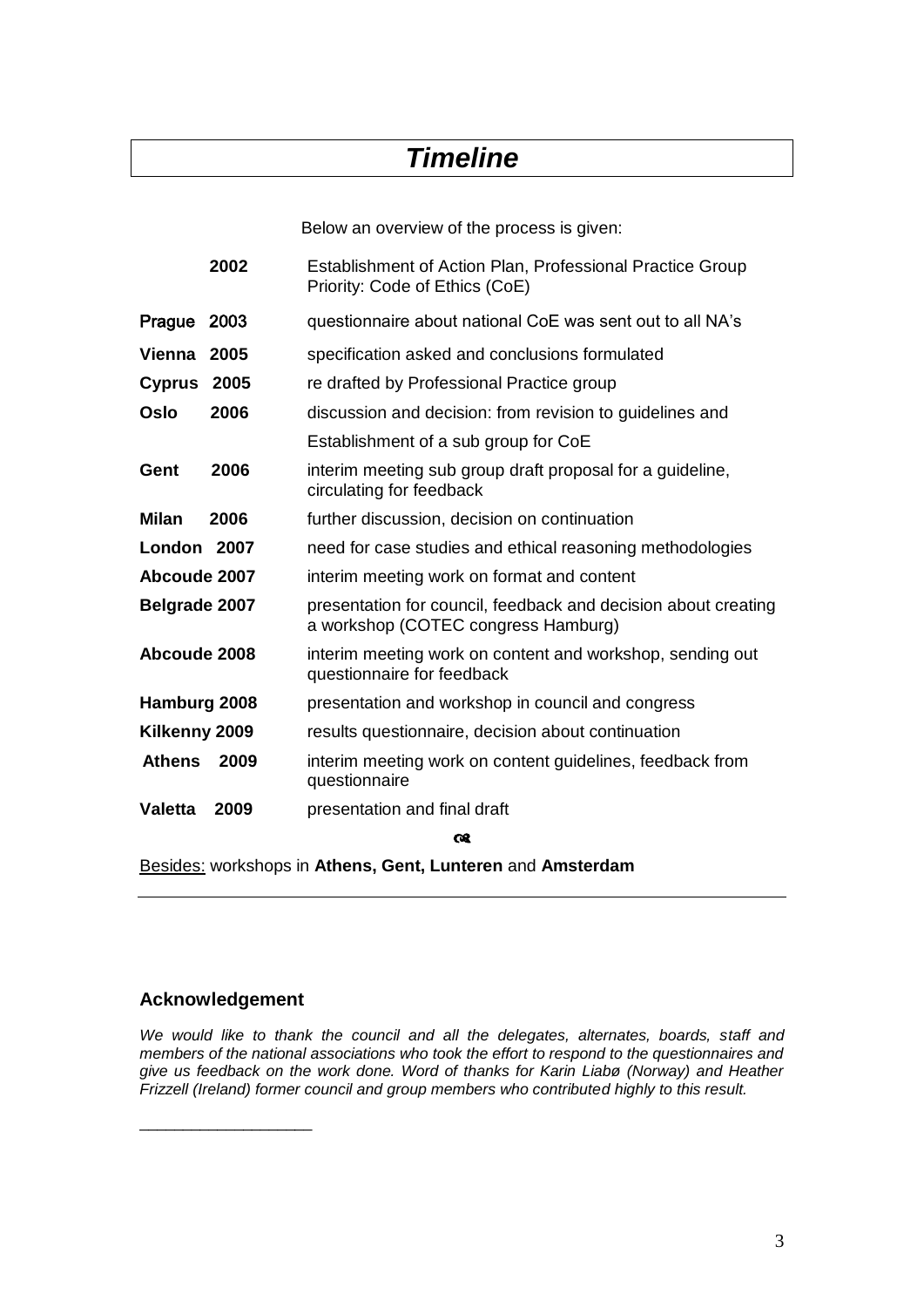



# **Developing Codes of Ethics – COTEC Policy and Guidelines**

# **A. COTEC POLICY**

# **A 1. Policy statement**

COTEC highly recommends that every member National Association of Occupational Therapists develops their own Code of Ethics that follows closely the philosophy of the proposed document and incorporates national, legal and cultural perspectives, the citizen's needs and professional traditions and conditions.

COTEC also recommends that the development of the national Code of Ethics is based on a democratic process involving and activating members in a broad and representative perspective to promote awareness and ownership towards the code from all the members of the National Associations.

# **A 2. Mission of a Code of Ethics**

An overall mission of Code of Ethics is to promote high professional standards and quality in occupational therapy practice based on client-centered or user-oriented principles and social responsibilities.

This includes:

 To identify and describe core ethical values and norms supported by the occupational therapy profession

 To improve awareness and develop competence among Occupational Therapists and OT-students of ethical reasoning and behaviour in their daily practice

 To clarify what kind of ethical behaviour oneself, others and society can expect from Occupational Therapists in their daily practice

• To promote ethical reasoning in daily practice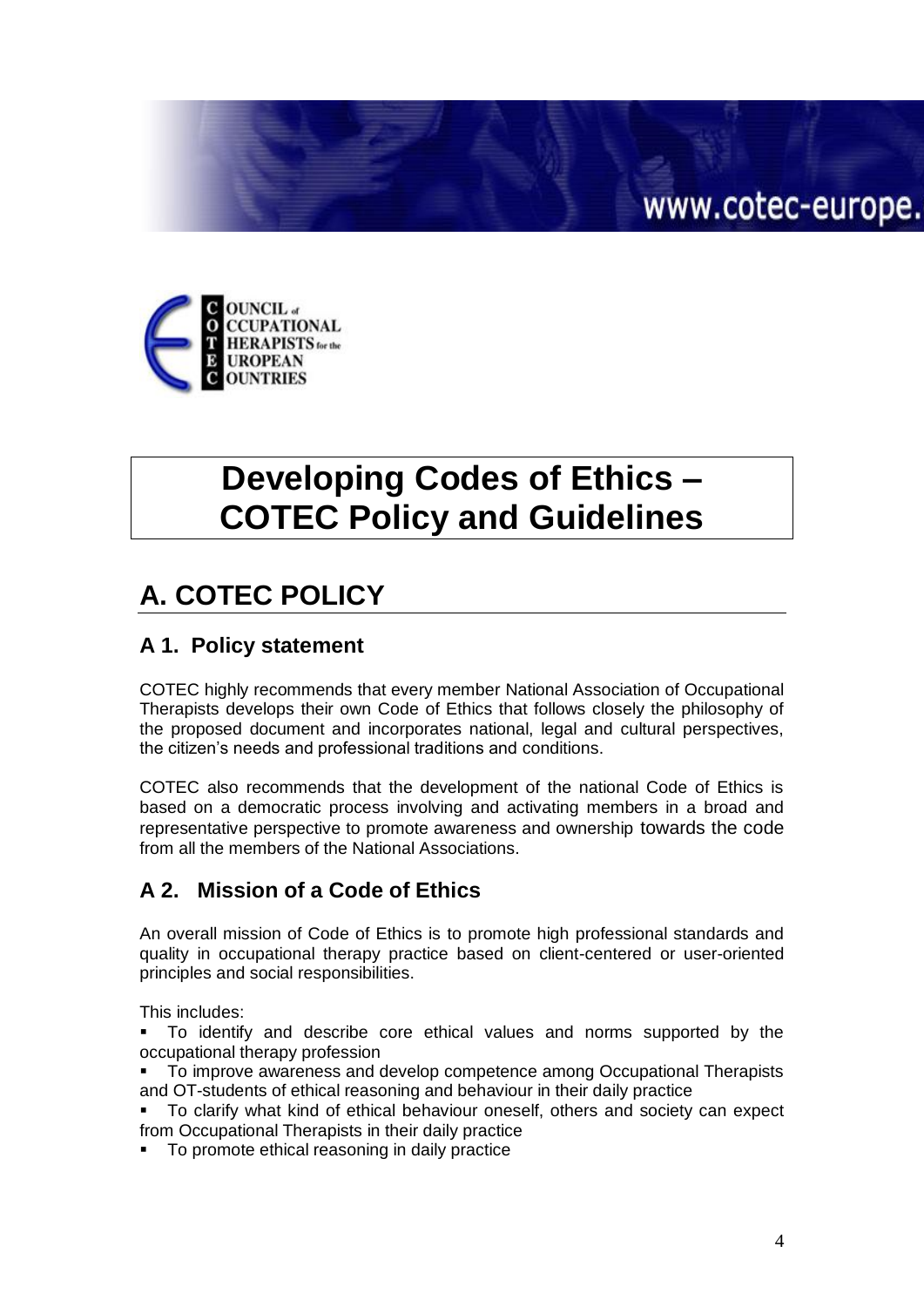In the European OT competences defined in the Tuning process ethical reasoning and ethical behaviour is referred to in the subject specific competences in all six domains. This shows ethical behaviour is not *something special* but incorporated in the daily practice of OT.

Even without a Code of Ethics ethical behaviour and ethical reasoning is an integral part of OT professional reasoning for daily practice.

For example in the domain occupational therapy process and professional reasoning competence number (8): "*use professional and ethical reasoning effectively throughout the occupational therapy process"* refers openly to ethical reasoning. While competence number (13): "*actively seek, critically evaluate and apply a range of information and evidence to ensure that practice is up-to-date and relevant to the client*" implies the use of ethical reasoning*.* Ethical reasoning is not mentioned in actual words, but is needed in order for a therapist to be competent.

The same applies for many other competences in all six domains of Tuning.

# **A 3. Definition of Code of Ethics**

The Code of Ethics is a consensus document based on universal principles and provides guidelines for professionals for ethical behaviour, responsibilities, ethical reasoning, problem solving and decision making in their professional practice.

A CoE is a professional tool for logical analysis of a situation and decision making, since it enriches our thought processes. It is part of our clinical reasoning procedure and helps us to reach well thought out decisions. The guidelines provide a range of scenarios which can help us to choose a well thought out solution or resolution to a difficult situation. The code of ethics helps us to expand our thought processes, gives us examples of best practice, and supports our critical review of a situation enabling us to reach a solution which is based on logic, facts and feelings. It guides us to make a conscious compromise without a compromise of conscience.

# **A 4. Why is a Code of Ethics important for OT and OT Professionals?**

- a. To develop a set of standards based on universal principles that creates a "professional culture-stance-worldview-personal consideration" towards the profession, clients/colleagues and society
- b. To satisfy the aims of the profession and maintain high professional quality
- c. To safeguard and provide an insight into our reasoning in court cases by providing objective language and by that credible evidence
- d. To promote transparency of decision making (accountability)
- e. To establish collaborative partnerships with the client and other parties concerned based on respect of the clients' rights and perspectives
- f. To facilitate and enhance ethical reasoning regarding responsibilities to other people's safety, health and well-being
- g. To teach students ethical reasoning
- h. To answer the social demand for best practice in health professions and a growing expectation of what is right or wrong
- i. To support decision making in a real world of financial barriers, service restraints and personal limitations
- j. To enrich our skills of thinking and our reflective practice

# **A 5. Roles and responsibilities**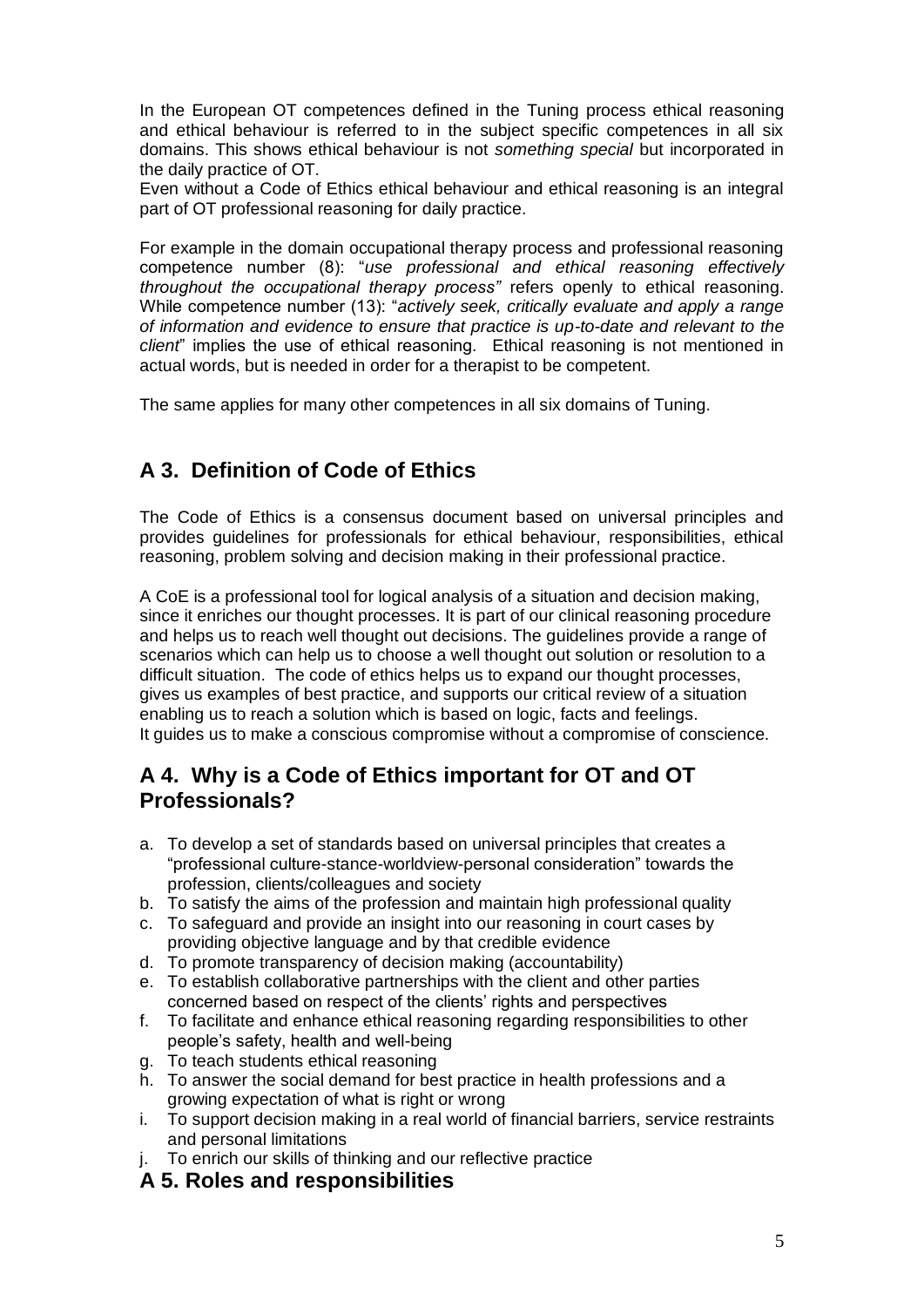It is suggested that in the process of creating and establishing a CoE different groups have their roles and responsibilities as listed below.

## **A 5.1 COTEC**

- a. To give guidelines for drafting the CoE and how to organize the process
- b. To stimulate NAs to follow them
- c. To establish an ethical committee to advise on/monitor NAs (organisational)
- d. To initiate and support regular revision

#### **A 5.2 National Associations**

- e. To create their own CoE
- f. To disseminate documents of CoE to their members
- g. To establish an ethical committee to advise and monitor NA members
- h. To educate their members in ethical reasoning
- i. To support individual members in solving ethical dilemmas

### **A 5.3 NA Members**

- j. To participate in the procedure of creating a CoE
- k. To promote ethical reasoning skills based on the CoE of their NA in daily practice
- l. To report confidentially cases of a breach of CoE to the NA or an appropriate person in the service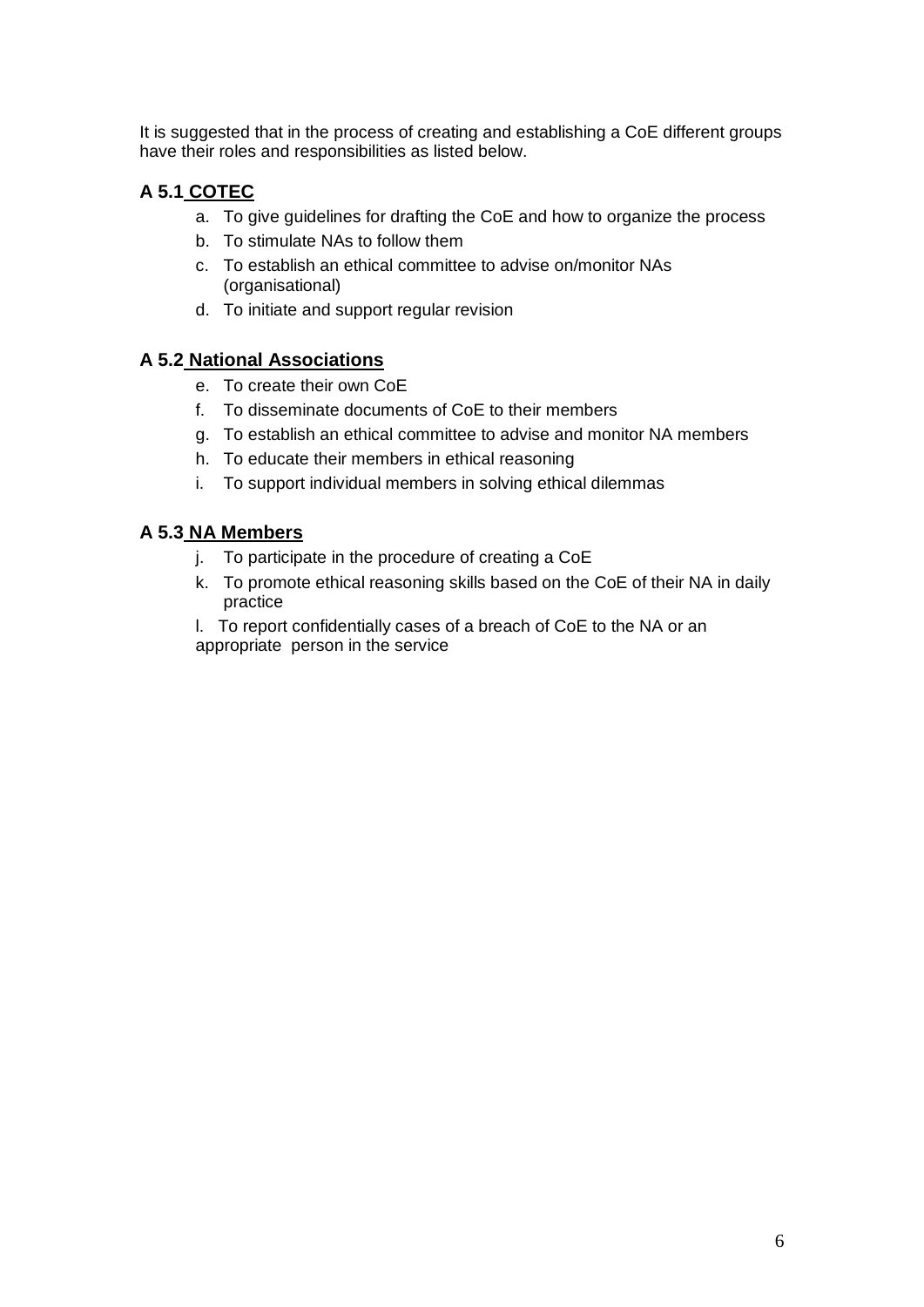# **B. FRAMEWORK FOR NATIONAL ACTIONS**

# **B 1 Introduction to the content of a national Code of Ethics**

A Code of Ethics is a consensus document, which requires a democratic and interactive approach to procedure and decision-making. In these guidelines information and recommendations are given for both the content and the development procedure.

The sub group accounts for their choice of issues by giving background information, explanations and examples to highlight the importance of the issues and to assist associations in their thinking. Sometimes the direct link to the subject specific competences is given.

# **B 2 The Content of the Code of Ethics**

Each National Association can choose the format of a National Code of Ethics in order to fulfil the needs of the members and the obligations to society. COTEC recommends the content of the Code *at least* addresses the following issues:

- 1. Qualities and Obligations
- 2. Ethical Principles
- 3. Problem solving model
- 4. Representative Case studies

Occupational Therapists have obligations towards themselves, other persons and society. To understand the complexity of professional practice, obligations and qualities need to be identified.

In order to respond competently to ethical dilemmas occupational therapists require an in depth understanding of ethical principles and ethical problem solving models. It provides the foundation and terminology needed when discussing cases or situations, giving a way to articulate thoughts to others and provide confidence in ethical position (Kanny as cited in Schelland Schell, 2008).

# **B 2.1 Qualities and Obligations**

Qualities and obligations say something about the responsibilities one has towards oneself, others or society**. It is recommended to describe in a National Code of Ethics the qualities and obligations occupational therapists encounter.**

For every individual and on every level the weighting of these obligations is different and is influenced by the following: *cultural aspects*, *legal structures*, *professional standards, type of and aim of the organisation, function, duty and roles in the organisation* which are interrelated in a complicated way. The folowing are examples of specific qualities. The relevant competences are also given.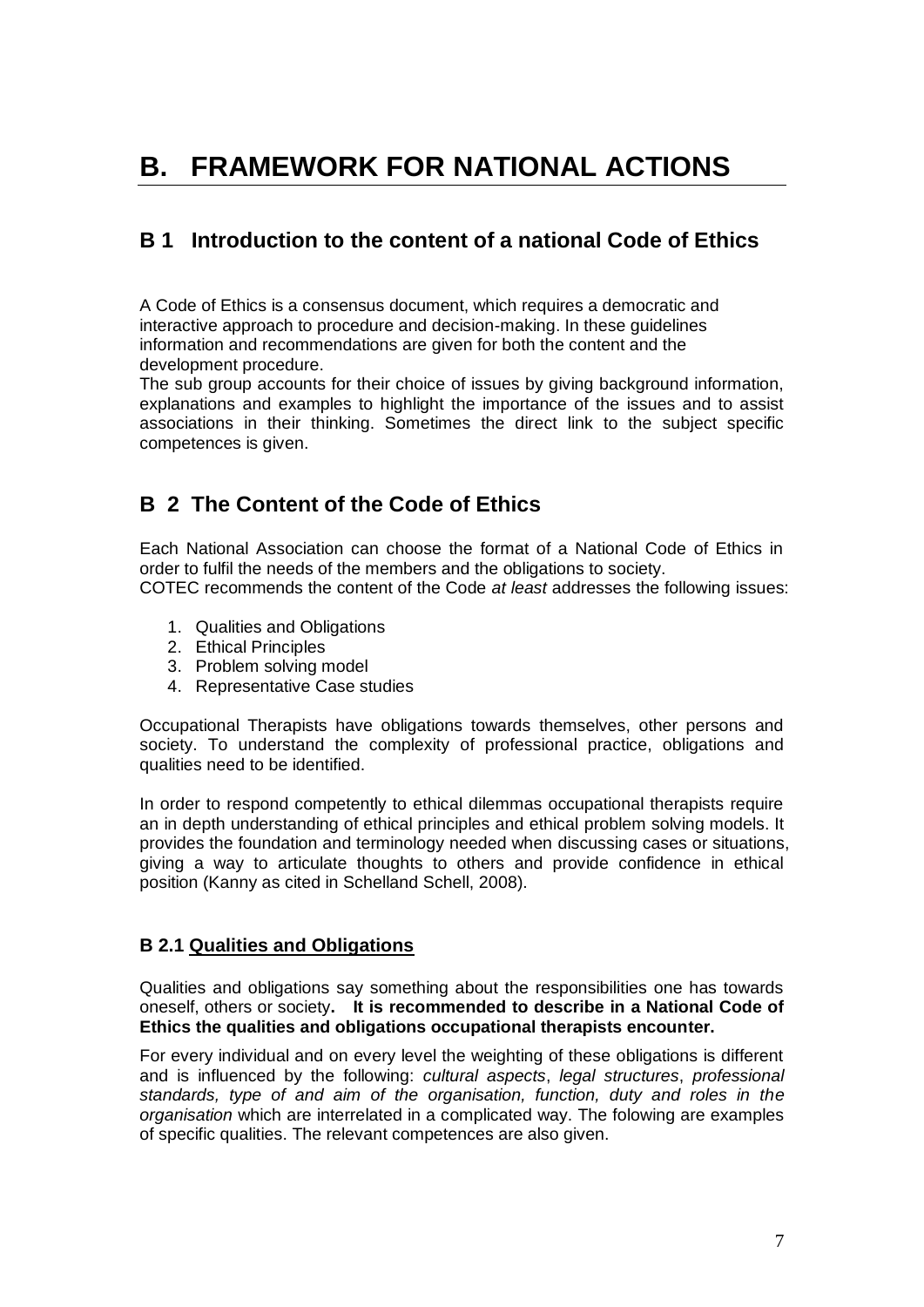#### *Cultural differences*;

History of the country and the profession, the way societies and families are organised, laws and economic status, all these things play an important part in the interpreting of ethical values. Personal values and norms; these are also influenced by upbringing, education, life experience and so on. For example in Eastern European countries the responsibilities towards the clients' treatment is differently organised from the say the Scandinavian countries. In (some) eastern European countries it is forbidden for the occupational therapist to inform or discuss with the client the prognosis of their illness. In other countries there are specific laws about informing the client about *everything* that concerns their treatment and that has to be covered to achieve informed consent.

Related competence:

 Appreciate and respect individual differences, cultural beliefs, customs and their influence on occupation and participation

# **It is highly recommended to describe the cultural background of OT.**

#### *Legal structures*;

In some countries there is a law which regulates the signing of a contract about the proposed treatment between the cliënt and the therapist.

The competence related to this example is:

 comply with local/regional/national/European policies and procedures, professional standards and employers' regulations

### **It is essential to refer to national legislation.**

#### *Professional standards;*

The way the health sector is organised,can have an influence on the way the profession has developed

Related competences:

- practice in an ethical manner, respecting clients and taking account of professional codes of conduct for occupational therapists.
- demonstrate continuing lifelong learning to enhance occupational therapy
- comply with local/regional/national/European policies and procedures, professional standards and employers' regulations

#### *Type of and aim of the organisation*;

A clinic centred on diagnosis has different criteria of the length of stay for a client compared to a ward where clients treated for a chronic disease. In psychiatric hospitals. Ethical dilemmas might differ from ones in a private practice. Related competence:

 comply with local/regional/national/European policies and procedures, professional standards and employers' regulations

#### *Function, duty and roles in the organisation*;

The obligations, aims and responsibilities of a head of a department or a manager differ from the therapists working directly with the client.

Related competences:

- comply with local/regional/national/European policies and procedures, professional standards and employers' regulations
- collaborate with clients to advocate for the right to have their occupational needs met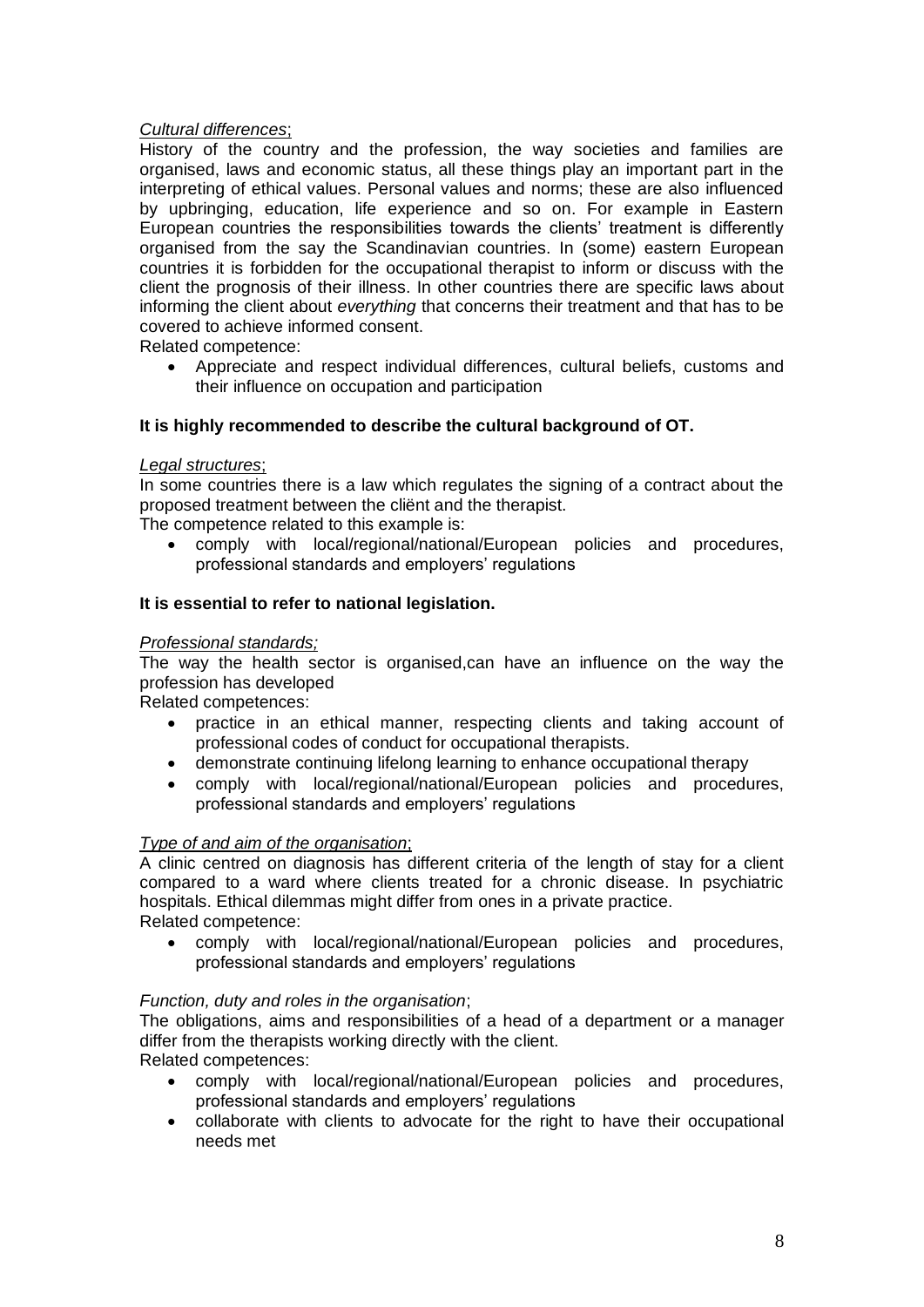Qualities and obligations are not only highly influenced by the points explained above but also are to be met on different levels.

#### *First level qualities and obligations:*

#### **The person towards him-/herself**

As all actions of a therapist have a certain level of personal involvement the therapist has to guard their own well-being by respecting their own values, principles, and norms. Every person has a responsibility for their moral and professional selfdevelopment.

Related competences:

- demonstrate confidence in self-management, self-awareness and knowledge of own limitations as an occupational therapist
- demonstrate continuing lifelong learning to enhance occupational therapy

#### *Second level qualities and obligations to:*

#### **The person towards a second person**

These obligations are built on the first level but also on legal structures, goals and aims of the organisation, professional standards and roles and responsibilities according to a job. Obligations on this level can be between OT's and users of services, relatives, students, supervisors, educators, colleagues/collaborators, employer, providers of service, employee, and participants in research, researchers Related competences:

- work in partnership with individuals and groups in order to be engaged in occupation through health promotion, prevention, rehabilitation and treatment
- select, modify and apply appropriate theories, models of practice and methods to meet the occupational and health needs of individuals/populations
- use professional and ethical reasoning effectively throughout the occupational therapy process.
- actively seek, critically evaluate and apply a range of information and evidence to ensure that practice is up-to-date and relevant to the client.
- work according to the principles of client centred practice.
- build a therapeutic relationship/partnership as the foundation of the occupational therapy process
- establish collaborative partnerships, consult and advise with clients, carers, team members and other stakeholders on enabling occupation and participation
- prepare, maintain and review documentation of the occupational therapy process

Third level qualities and obligations to:

#### **The person towards groups and society**

On this level cultural differences and legal structures are the most prominent influences.

The obligations are towards social groups, communities, and society.

Competences related to this level may be:

- comply with local/regional/national/European policies and procedures, professional standards and employers' regulations
- prepare, maintain and review documentation of the occupational therapy process
- collaborate with clients to advocate for the right to have their occupational needs met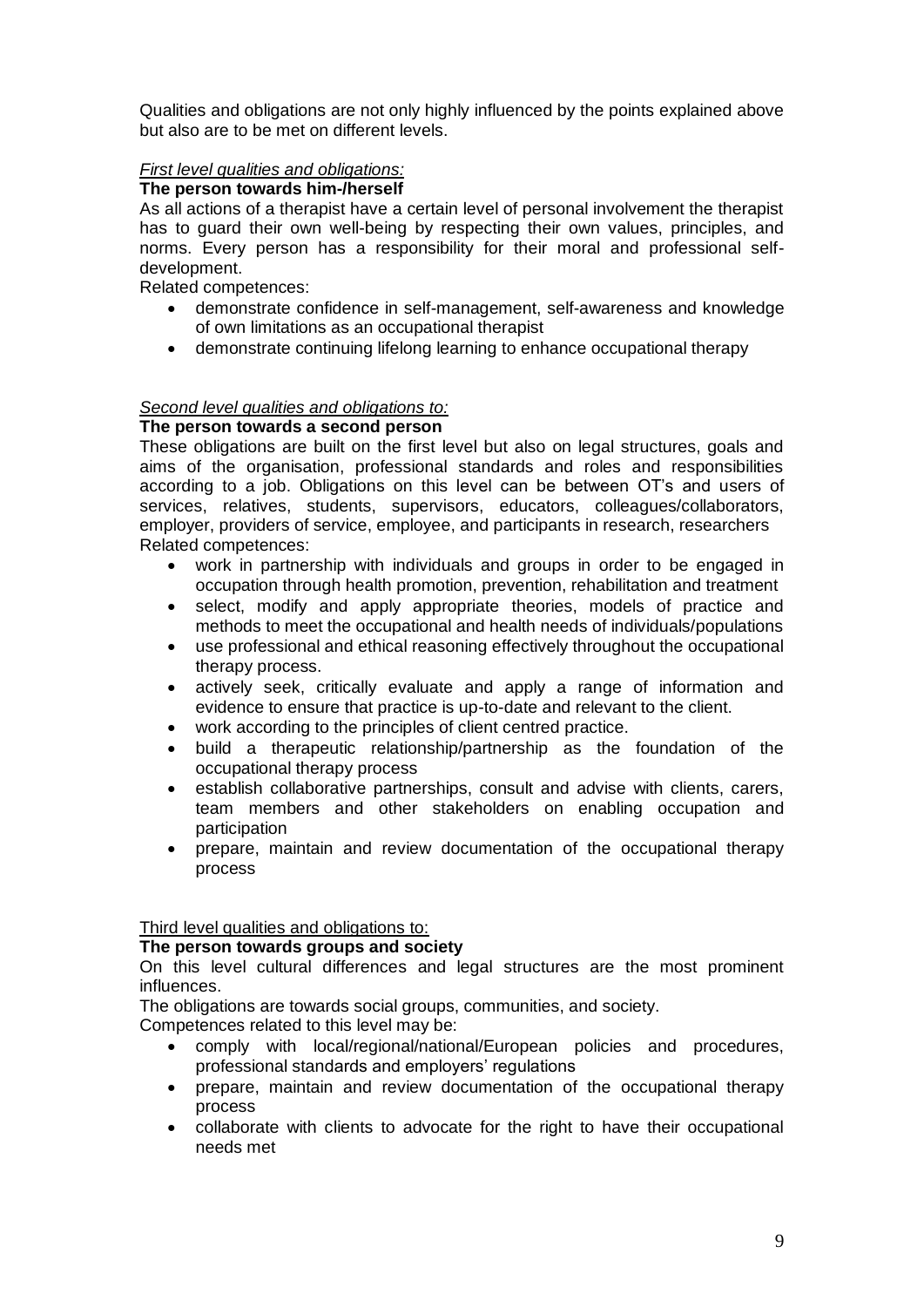- establish collaborative partnerships, consult and advise with clients, carers, team members and other stakeholders on enabling occupation and participation
- work to facilitate accessible and adaptable environments and to promote occupational justice
- collaborate with communities to promote the health and well-being for their members through their participation in occupation

# **B 2.2 Universal Principles**

Universal principles are ethical principles, which have axiomatic power for human beings as they are based on the Universal Declaration of Human Rights (1948).

Different professionals rank the principles differently. In health care major universal principles include autonomy, beneficence, non-maleficence and justice. In OT respect of autonomy, integrity, confidentiality and beneficence rank high, while in other professions justice and non-malificence are seen as more important.

Apart from personal values and beliefs the worth allotted to the different principles is also influenced by the roles one has in the organisation and/or society. Cultural differences strongly influence the ranking of the principles. In some societies the interests of the family or group is far more important then the interests of the individual.

#### **It is highly recommended to describe the cultural influences on the ethical principles in a National Code of Ethics.**

#### **Respect for Autonomy**

to respect the right of an individual to be self-determined, being self-sufficient in making and carrying out decisions about one's own life. (Hansen, W&S)

#### **Non-maleficence**

to take reasonable precaution to avoid imposing or inflicting harm or creating a circumstance in which harm could occur (Hansen, W&S)

#### **Justice**

to treat all fairly, to share resources e.g. distributive justice, compensatory justice, procedural justice,

#### **Beneficence**

holding the primary concern of doing good for others; the duty to try to bring about what is best for another person

#### **Utility**

to provide the best available and acceptable solution for the largest population, serve common purpose

#### **Veracity**

- to tell the truth
- **Confidentiality Integrity**
- to respect the privacy of information and action

#### **Fidelity**

to keep promises

**Integrity** enfolds Veracity, Confidentiality and Fidelity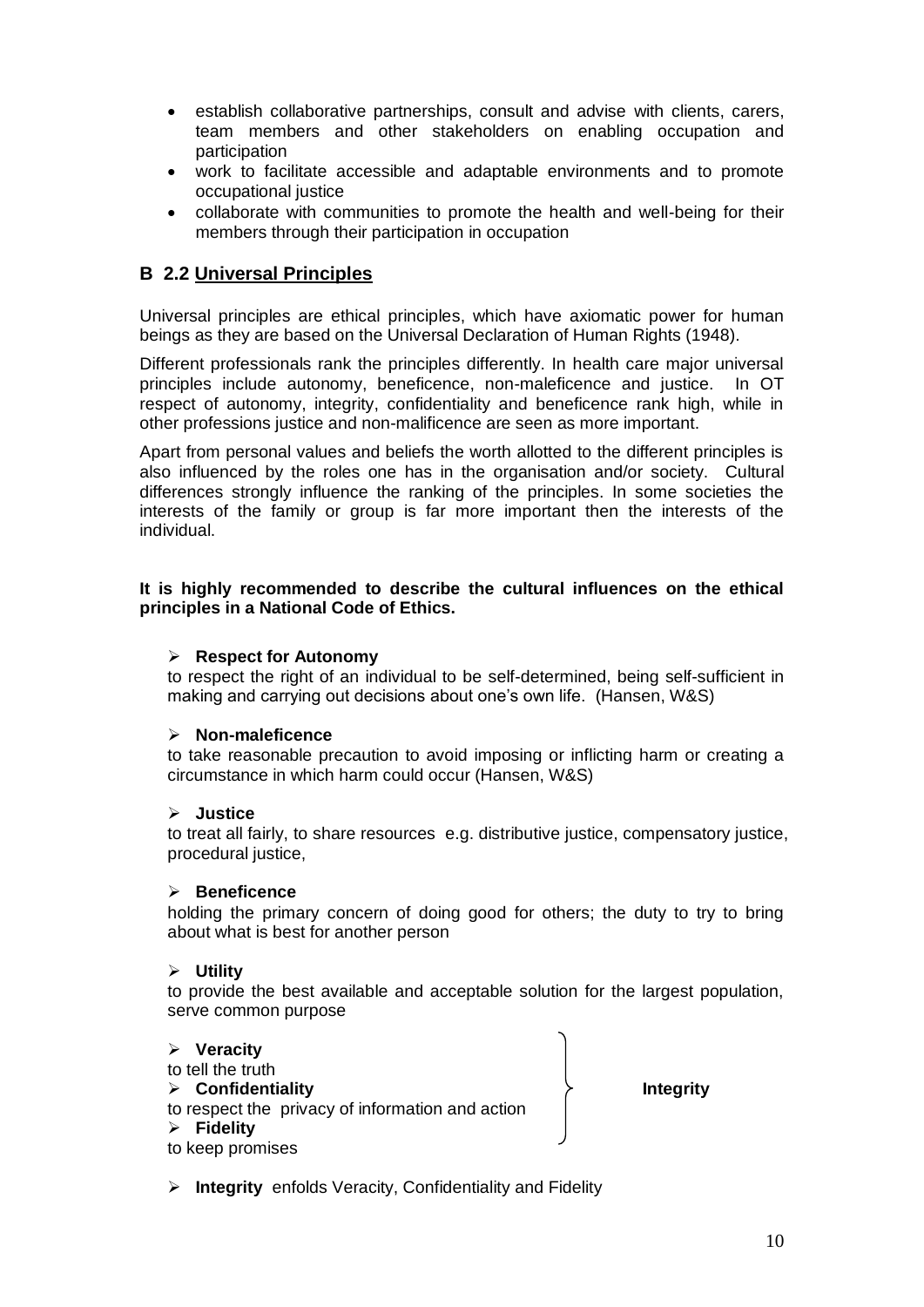The Table below shows how the qualities and obligations on different levels interrelate with the universal principles.

| <b>Qualities and Obligations</b>                          |                                                               | <b>Table 1.</b> Qualities and opligations limited to annoted principles.<br><b>Universal Principles</b> |                      |  |
|-----------------------------------------------------------|---------------------------------------------------------------|---------------------------------------------------------------------------------------------------------|----------------------|--|
| <b>First level</b><br>The person towards him-<br>/herself | Veracity,<br>Confidentiality<br>Fidelity                      | >Integrity                                                                                              |                      |  |
| Second level<br>The person towards a<br>second person     | <b>Benificence</b><br>Non Maleficence<br>Justice<br>Integrity |                                                                                                         | Respect for Autonomy |  |
| Third level<br>The person towards grou<br>ps and society  | Justice<br>Utility                                            |                                                                                                         |                      |  |

| Table 1. Qualities and obligations linked to universal principles |  |  |  |
|-------------------------------------------------------------------|--|--|--|
|                                                                   |  |  |  |

Adapted from: R.S. Downie and K.C. Calman (1997)

# **B 2.3 MODEL FOR ETHICAL PROBLEM SOLVING**

#### **Introduction**

A lot of problem solving models exist, which cover the same issues. The following model was adapted from the model cited in Clinical and Professional Reasoning in Occupational Therapy B.A. Boyt Schell, J.W. Schell 2008, page 198 as it was adapted from Purtill 2005 and Morris 2003.

#### **To facilitate occupational therapists to cope with ethical problems in their daily practice it is strongly recommended to include a problem-solving model in the National Code of Ethics.**

Having a Code of Ethics and a problem-solving model does not mean that all problems will be solved nor that there is one way to solve them. It does not provide answers but offers procedures to handle the problem consciously. When the model is used in a group session it is recommended to appoint a facilitator.

#### **Ethical Problem Solving**

- **1. Identify the Ethical Dilemma**
- **2. Analyse the situation / problem**
- **3. Explore options / scenarios of solutions**
- **4. Consider in depth the proposed course of action**
- **5. Specify and implement**
- **6. Reflect and evaluate**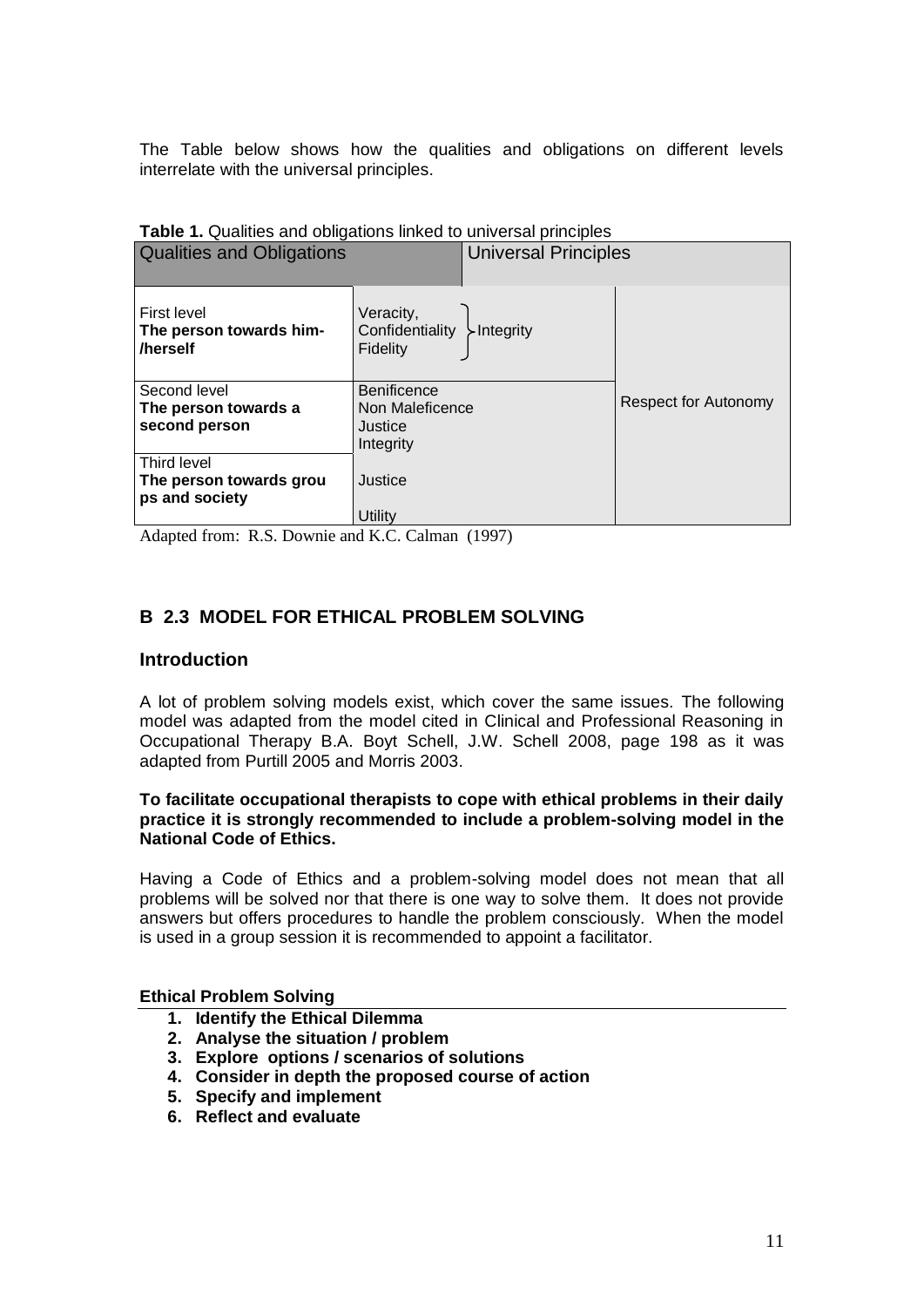# **1. Identify the ethical dilemma**

Who are the key people/parties involved? Whose problem is it? Identify the level of accountability/obligation What are your duties/responsibilities involved in this case?

# **2. Analyse the situation / problem**

Do you need other facts or information? Which duties, obligations or rules are not being met? What are the occupational, medical, legal or economical consequences? (without taking action) Which ethical principles apply? (in all levels)

# **3. Explore options/ scenarios of solutions**

What are the possible courses of action? (brainstorm) What are the advantages and disadvantages of every act? (visualization) What are the conflicts that could arise from each action? (visualization)

#### **4. Consider in depth the proposed course of action 1**

How does action impact social roles and self-interests of people involved? How well is the action supported by all parties involved? Is it the best solution under the given situation? (conscious compromise )

### **5. Consider in depth the proposed course of action 2**

Does action address relevant ethical principles? Is action consistent with the local regulation, policies and legislation? Is action consistent with the profession's Code of Ethics?

# **6. Specify & Implement**

Work out the steps in details *(Who, When, What, Where and How)* Inform people involved *(Who, When, What, Where and How)* Act

# **7. Reflect & Evaluate**

What action was taken? What are the outcomes? (*expected en unexpected)* How well did the action address the moral dilemma? Lesson learned for avoiding future ethical dilemmas

# **B 1.2.4 Case studies**

**To facilitate the occupational therapist in identifying and solving ethical dilemmas in daily practice it is highly recommended to include several case studies, which represent the different occupational therapy areas in the National Code of Ethics.** 

An example of a case study is included in the Table below:

#### **Table 2**. Example of a case study

*Over the past few weeks, you have provided occupational therapy to Mr Jones, who has been a patient on the rehabilitation unit since suffering a stroke. He has*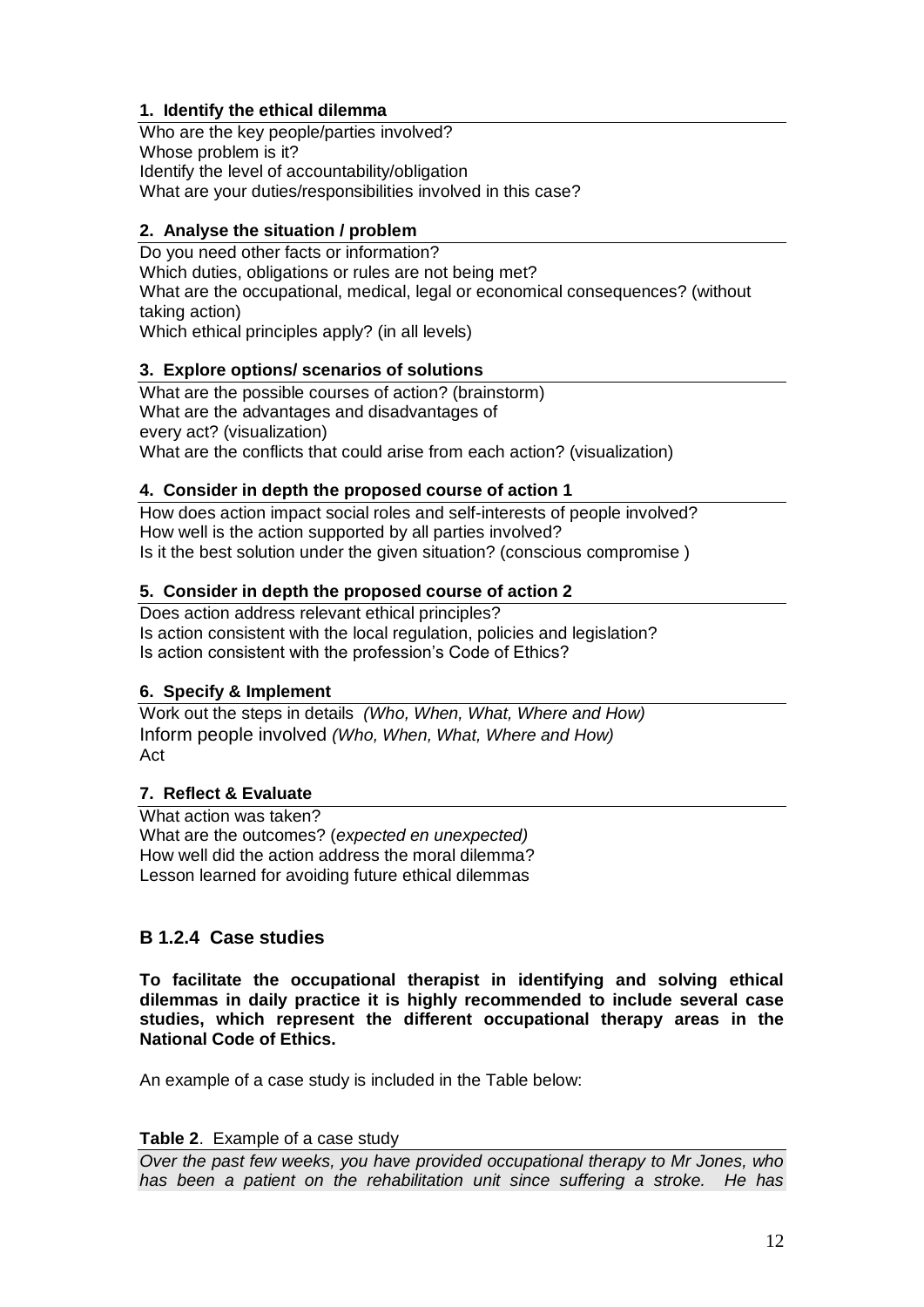progressed well and will be discharged home within the next week. His wife will *provide assistance and you have done education and training with her. Several days before the actual discharge, Mr Jones discloses that his wife may not consistently be able to help him as she has a problem with alcohol and periodically gets violent when she drinks. She has physically abused him in the past yet he insists on going home. He has asked you not to disclose the situation to anyone.* 

#### *What should you as occupational therapist do?*

*Taken and adapted from: Schell-Boyt, B.A. and Schell, J.W. (2008) Clinical and Professional Reasoning in Occupational Therapy, Lippincott Williams & Wilkins, Philadelpia, p.p. 190*<br>(2008) *(2008)) Clinical and Professional Reasoning in Occupational Therapy, Lippincott Williams & Wilkins, Philadelpia, p.p. 190*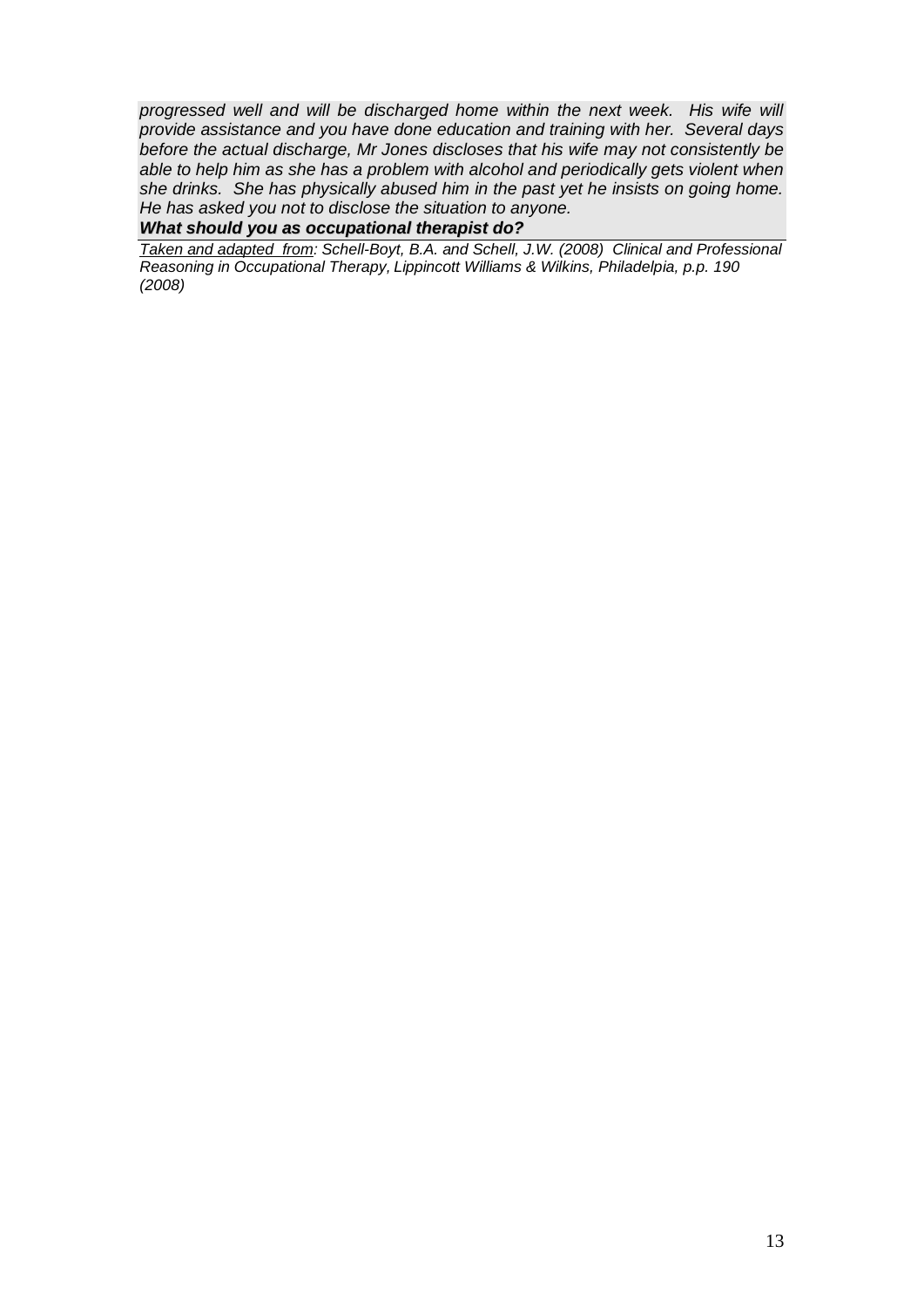# **B 3: Guidelines for the development of a Code Of Ethics Procedure**

This guideline provides an ideal scenario that can be followed by the NA's in order to create their National Code of Ethics.

### **Folowing the four phases process it is recommended to:**

- *Adapt the suggested procedure according the financial, organisational and human resources of your NA*
- *Keep your project groups small but representing a cross section of occupational therapists working in different areas*
- *Be clear to your members that the procedure will go on – and that if members do not engage with the process, it will go on for them, but without them*
- *Set firm deadlines for feedback and group work*
- *Ask for advice when necessary*
- *Use the principles of project management*
- *Celebrate successes*

### **a. PREPARATION PHASE**

- (1) Publicize and report in journals, website and assemblies about the intention to create a CoE and find opportunities to ask members to contribute.
- (2) Form a project group with people from the NA: from the Board, education institution, from those experienced in the field of ethical issues (3-7 persons)
- (3) Consult professionals of ethics from your country
- (4) Prepare a project and present it to the Board and General Assembly for approval or as appropriate in your association (time, money, steps, working groups, methodology, specify members' involvement and democratic decision-making, )

#### **b. DEVELOPMENT PHASE**

- (1) Establish the working groups for specific tasks (legislation, history, case studies, etc) or make use of existing groups
- . (2) Collect information about relevant issues.e.g. Review the national literature in the country and consider legislative documents regarding health delivery, social welfare and others to related settings, to services, clients' rights, future development, labour laws, health and social insurance. etc constitution – European legislation Competence 21, 35 Be conscious of historical perspective  $\&$  cultural context – to highlight ethical issues in their country that is met in our practice. How this influences their work with their countries or their ethical reasoning. (multicultural societies,

religious differences, family issues) Competence 19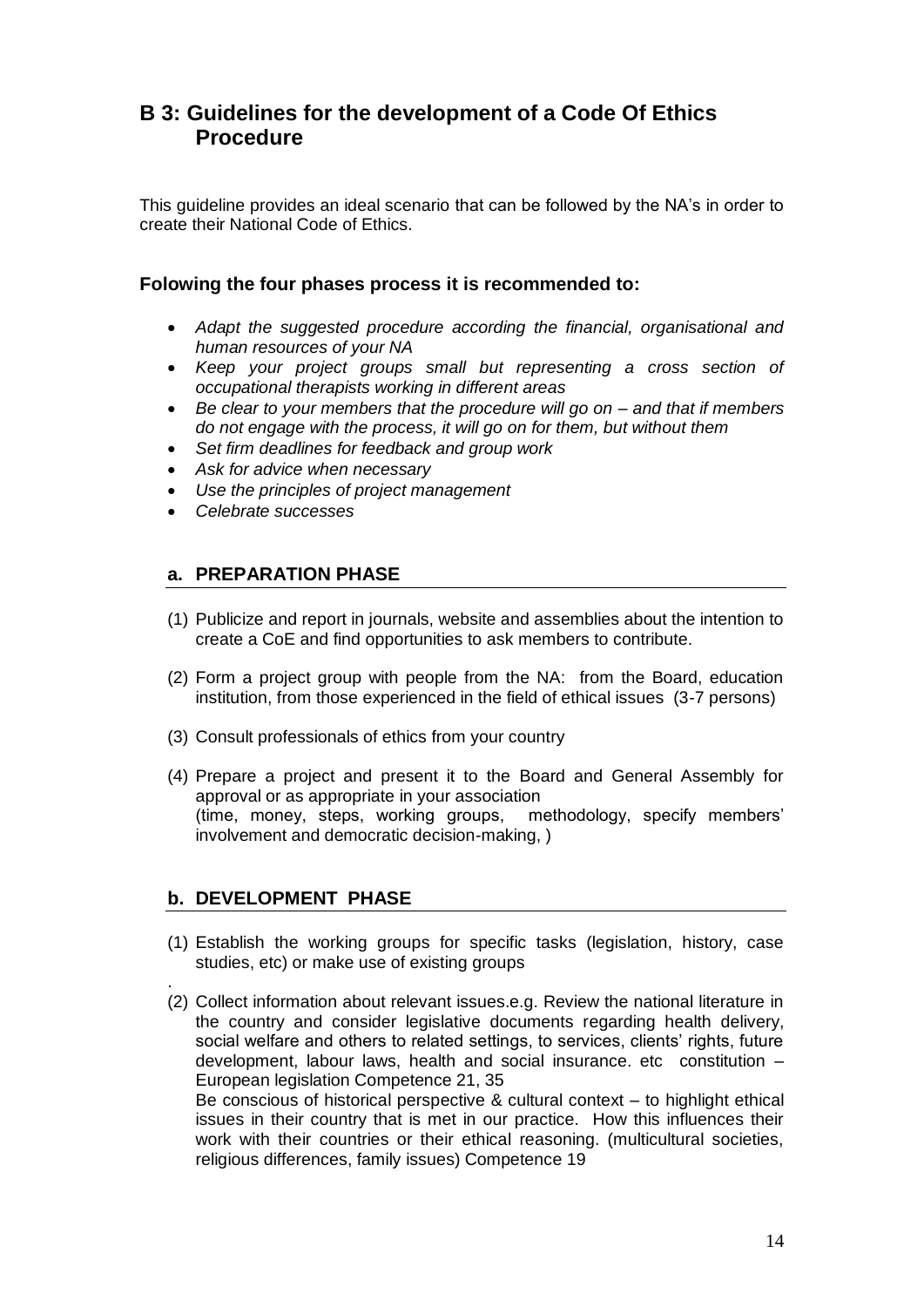- (3) Put the core values of OT in your cultural context- to explain it or give examples and decide on the terms used –e.g. clients / user / patient / recipient ….
- (4) Follow the COTEC guidelines and discuss with the members in groups (regional, areas of practice, general assembly). Methods could be internet survey, questionnaires, focus groups, brainstorming, workshops in national conferences
- (5) Write- up a first draft
- (6) Ask for feedback (Table 1) from a selected group (e.g. experts in certain OT fields and professional expert in ethics)

| <b>Table 1. Questions for feedback</b>        |
|-----------------------------------------------|
| Do you think you can use this?                |
| Is it understandable?                         |
| Is there too much emphasis on certain points? |
| Is there something missing?                   |
| Ranking of importance?                        |
| Can you use it in you own practice?           |
|                                               |

- (7) Revise if necessary and create a second draft
- (8) Send out to members/website survey/other means
- (9) Revise if necessary and create a third draft and ask for a last check from professional expert in ethics
- (10) Ask for feedback from stakeholders (client organizations, employers, ethical committees, experts on ethical issues)
- (11) Revise if necessary and create a final document
- (12) Publish it to the members in time for considering approval/ and send to regulatory bodies for approval if necessary
- (13) Take it to a General Assembly if appropriate for presentation, discussion and voting
- (14) Send to COTEC with report of the procedure followed (for information)

#### **c. IMPLEMENTATION PHASE**

- (1) Disseminate to members and get it signed by every new member/as many members as possible, other suggestions: – give out at graduation/or by start by OT educational institutes –taught in the curriculum - ethical reasoning competence for teaching in the school- workshops held in congresses, CPD programmes, copies available for download, hardcopies available on request etc.
- (2) Inform ministries regulating bodies other disciplines associations services – employers – clients' organization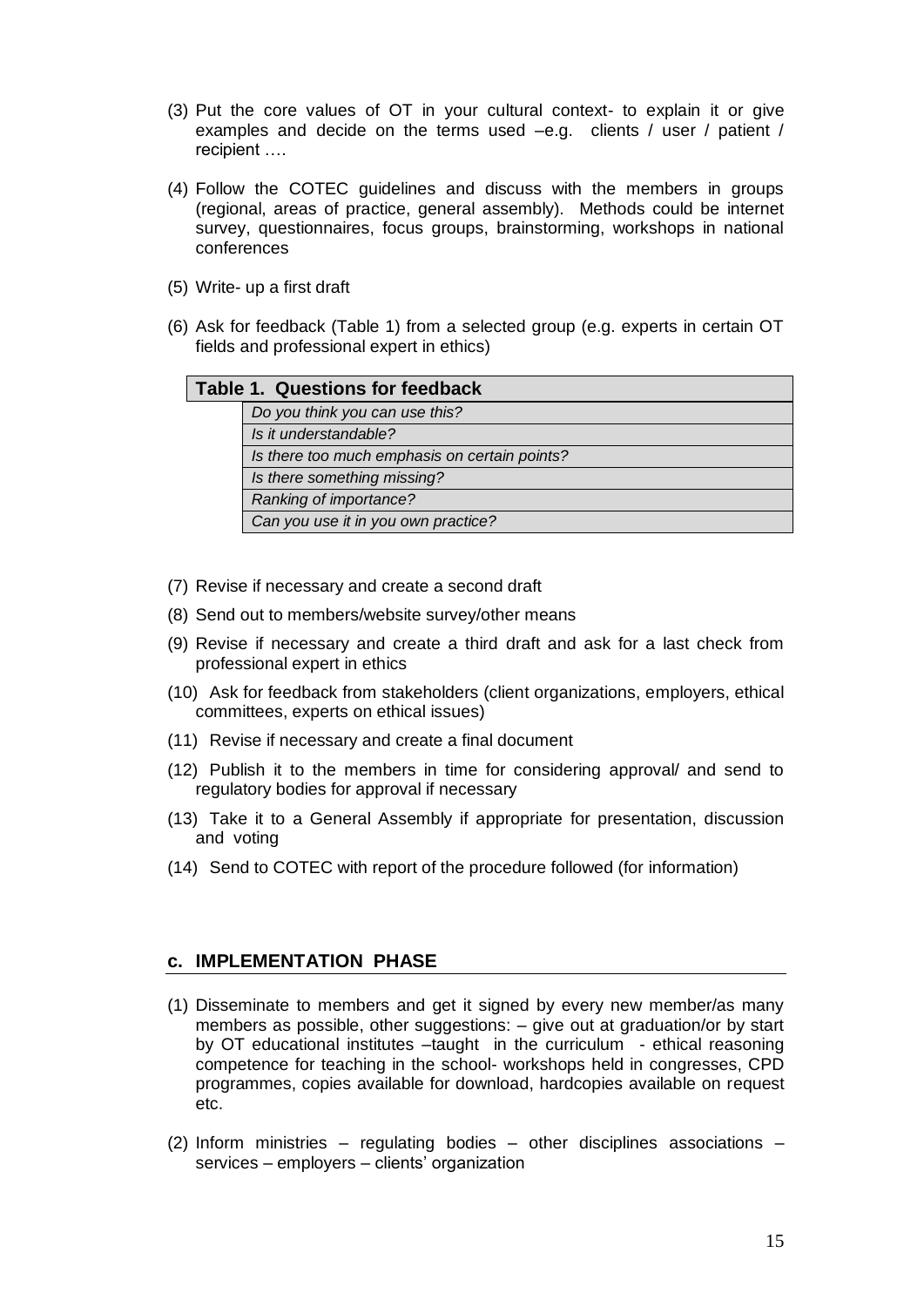- (3) Establish an Ethical committee if possible ( formulate (roles and responsibilities)
- (4) Establish a monitoring system penalties within the law and the custom of the countries/self monitoring guide/connect to CPD system

#### **d. FOLLOW-UP / EVALUATION PHASE**

- (1) Decide who is responsible for follow up ethical committee or a new project group or board
- (2) Decide on revision.date. The proposed term is every five years
- (3) Create a data base for case studies/ Column on website about case studies/form discussion groups/ blogs
- (4) Organize an ongoing process of feedback e.g. through the website,
- (5) Prepare an evaluation and revision procedure (using a similar procedure & taking into account the existing Code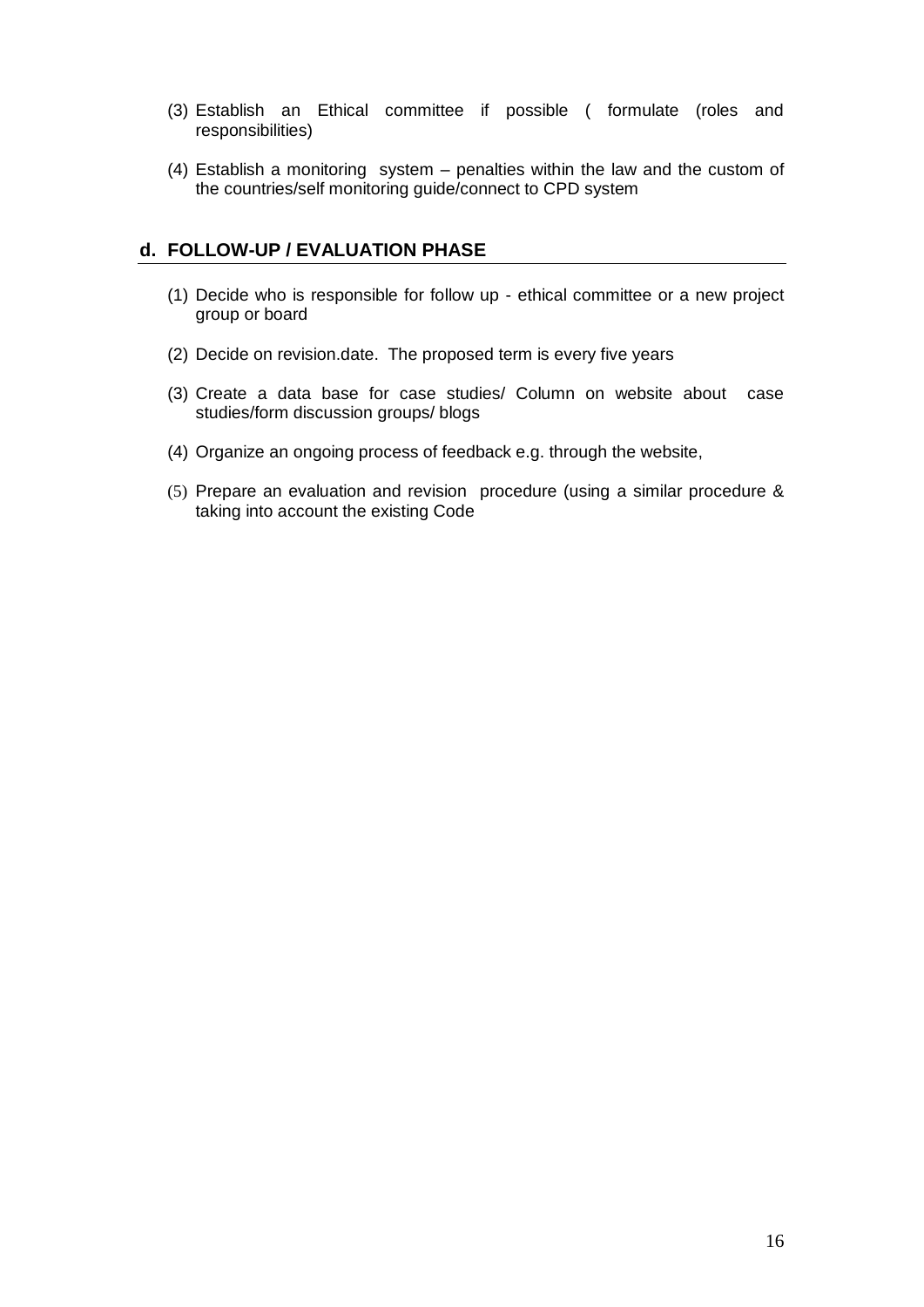# **APPENDIX**

# **Attachment I**

Subject Specific Competences

# **Knowledge of Occupational Therapy**

The occupational therapist is able to:

- 1. Explain the theoretical concepts underpinning occupational therapy, specifically the occupational nature of human beings and their performance of occupations
- 2. Explain the relationship between occupational performance, health and wellbeing
- 3. Synthesise and apply relevant knowledge from biological, medical, human, psychological, social, technological and occupational sciences, together with theories of occupation and participation
- 4. Analyse the complexities of applying theories and research evidence related to occupation in the context of a changing society
- 5. Engage in rational and reasoned debate in relation to occupation and occupational therapy

#### **Occupational Therapy Process and Professional Reasoning The occupational therapist is able to:**

- 6. Work in partnership with individuals and groups, using occupation in prevention, re/habilitation, and treatment in order to promote participation, health and well-being
- 7. Select, modify and apply appropriate theories, models of practice and methods to meet the occupational and health needs of individuals/populations
- 8. Use professional and ethical reasoning effectively throughout the occupational therapy process.
- 9. Utilise the therapeutic potential of occupation through the use of activity and occupational analysis and synthesis
- 10. Adapt and apply the occupational therapy process in close collaboration with individuals/ populations
- 11. Work to facilitate accessible and adaptable environments and to promote occupational justice
- 12. Collaborate with communities to promote and develop the health and wellbeing of their members through their participation in occupation
- 13. Actively seek, critically evaluate and apply a range of information and evidence to ensure that occupational therapy practice is up-to-date and relevant to the client
- 14. Critically appraise occupational therapy practice to ensure that the focus is on occupation and occupational performance

# **Professional Relationships and Partnerships The occupational therapist is able to:**

- 15. Work according to the principles of client centred practice
- 16. Build a therapeutic relationship/partnership as the foundation of the occupational therapy process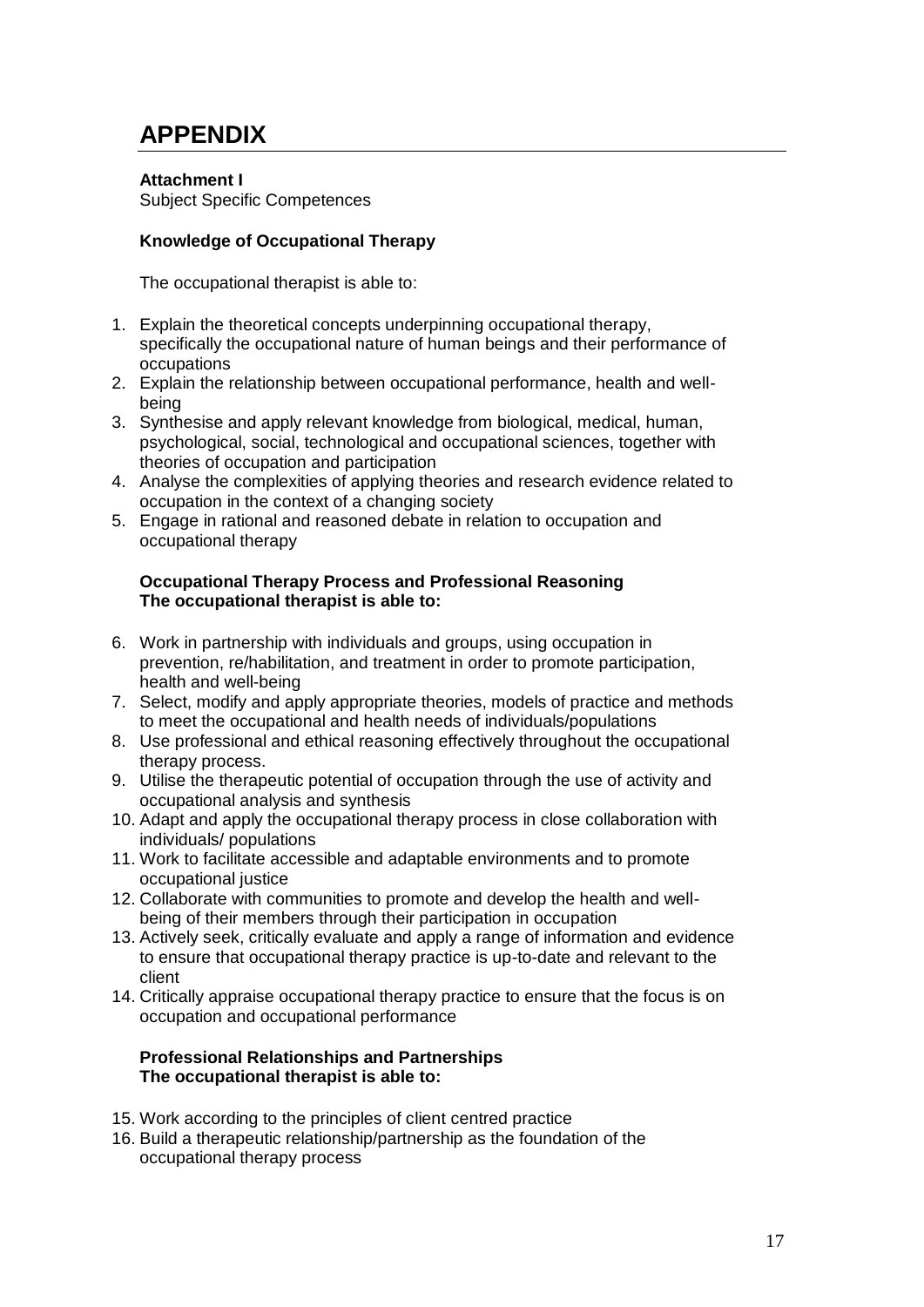- 17. Establish and maintain collaborative partnerships, consult and advise with clients, carers, team members and other stakeholders on enabling occupation and participation in a wide range of contexts
- 18. Collaborate with clients to advocate for the right to have their occupational needs met
- 19. Appreciate and respect diversity, individual differences, cultural beliefs, customs and their influence on occupation and participation

#### **Professional Autonomy and Accountability The occupational therapist is able to:**

- 20. Prepare, maintain and review documentation of the occupational therapy process
- 21. Comply with local/regional/national/European policies and procedures, professional standards and employers' regulations
- 22. Demonstrate continuing lifelong learning to enhance occupational therapy
- 23. Practice in an ethical manner, respecting clients and taking account of professional codes of conduct for occupational therapists
- 24. Demonstrate confidence in self-management, self-awareness and knowledge of own limitations as an occupational therapist

#### **Research and Development in Occupational Therapy/Science The occupational therapist is able to:**

- 25. Identify the need for research on issues related to occupation, occupational therapy and/or occupational science and formulate relevant research questions
- 26. Search independently, critically examine and synthesise scientific literature and other information relevant to occupational therapy
- 27. Understand, select and defend designs and methods appropriate to research in occupation and occupational therapy, considering ethical aspects
- 28. Interpret, analyse, synthesise and critique research findings relevant to occupational therapy
- 29. Develop new knowledge of occupation and occupational therapy practice, particularly in relation to local and/ or emerging health and social challenges
- 30. Disseminate research findings to relevant stakeholders

#### **Management and Promotion of Occupational Therapy The occupational therapist is able to:**

- 31. Determine and prioritise occupational therapy services
- 32. Understand and apply principles of management to occupational therapy services, including cost-effectiveness, administration of resources and equipment, and establishing occupational therapy protocols
- 33. Engage in a continuous process of evaluation and improvement of the quality of occupational therapy services, involve clients where appropriate and communicate the results to relevant stakeholders
- 34. Take a pro-active role in the development, improvement and promotion of occupational therapy
- 35. Consider developments and influence policies in health and social care, society and legislation at international, national and local levels that affect occupational therapy services